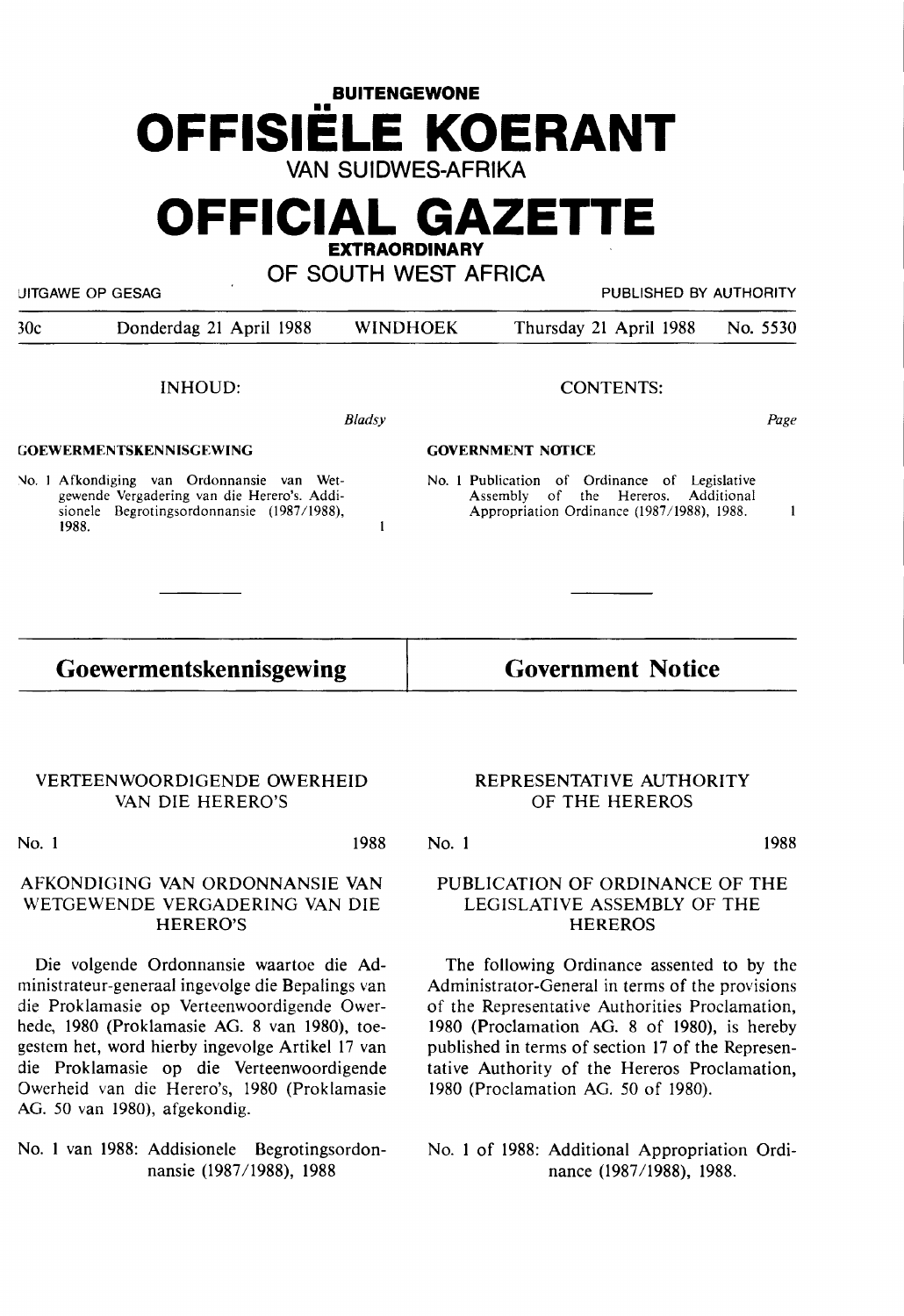**Ordonnansie** 

#### **No. 1 van 1988 ADDISIONELE BEGROI'INGSORDONNANSIE**

*(Toegestem deur die Administrateur-generaal op 30 Maart 1988)* 

*(Afrikaanse teks onderteken)* 

### **ORDONNANSIE**

#### **Tot bewilliging van 'n addisionele bedrag geld vir die administrasie van die sake van die Herero's in die boekjaar wat op 31 Maart 1988 eindig.**

Die Wetgewende Vergadering van die Herero's, VER-ORDEN SOOS VOLG:-

Bewilliging van addisionele bedrag van RII 648 473 vir admi nistrasie van sake van Herero's.

**1.** Behoudens die bepalings van die Proklamasie op Verteenwoordigende Owerhede, 1980 (Proklamasie AG. 8 van 1980), word die addisionele bedrae geld wat in Kolom 1 van die Bylae uiteengesit word, hierby as 'n las teen die Inkomstefonds van die Verteenwoordigende Owerheid van die Herero's, bewillig vir die administrasie van die sake van die Herero's in die boekjaar wat op 31 Maart 1988 eindig.

Kort titel. **2.** Hierdie Ordonnansie heet die Addisionele Begrotingsordonnansie (1987 /88), 1988.

| <b>BEGROTINGSPOS</b> |                                           | Kolom 1       | Kolom <sub>2</sub> |
|----------------------|-------------------------------------------|---------------|--------------------|
| No.                  | Titel                                     | R             | R                  |
|                      | ADMINISTRATIEF                            | 900 057       |                    |
|                      | Met inbegrip van $-$<br>Amptelike onthaal |               | 2 000              |
| 2                    |                                           | 1991315       |                    |
| 3                    | ONDERWYS EN KULTUUR                       | 3 3 4 3 1 3 6 |                    |
| $\overline{\bf{4}}$  | <b>MAATSKAPLIKE PENSIOENE EN WELSYN</b>   | 2 502 962     |                    |
| 5                    | $LANDBOU$                                 | 2 579 648     |                    |
| 6                    | OWERHEIDSAKE                              | 331 355       |                    |
|                      | TOTAAL                                    | 11 648 473    |                    |

BYLAE